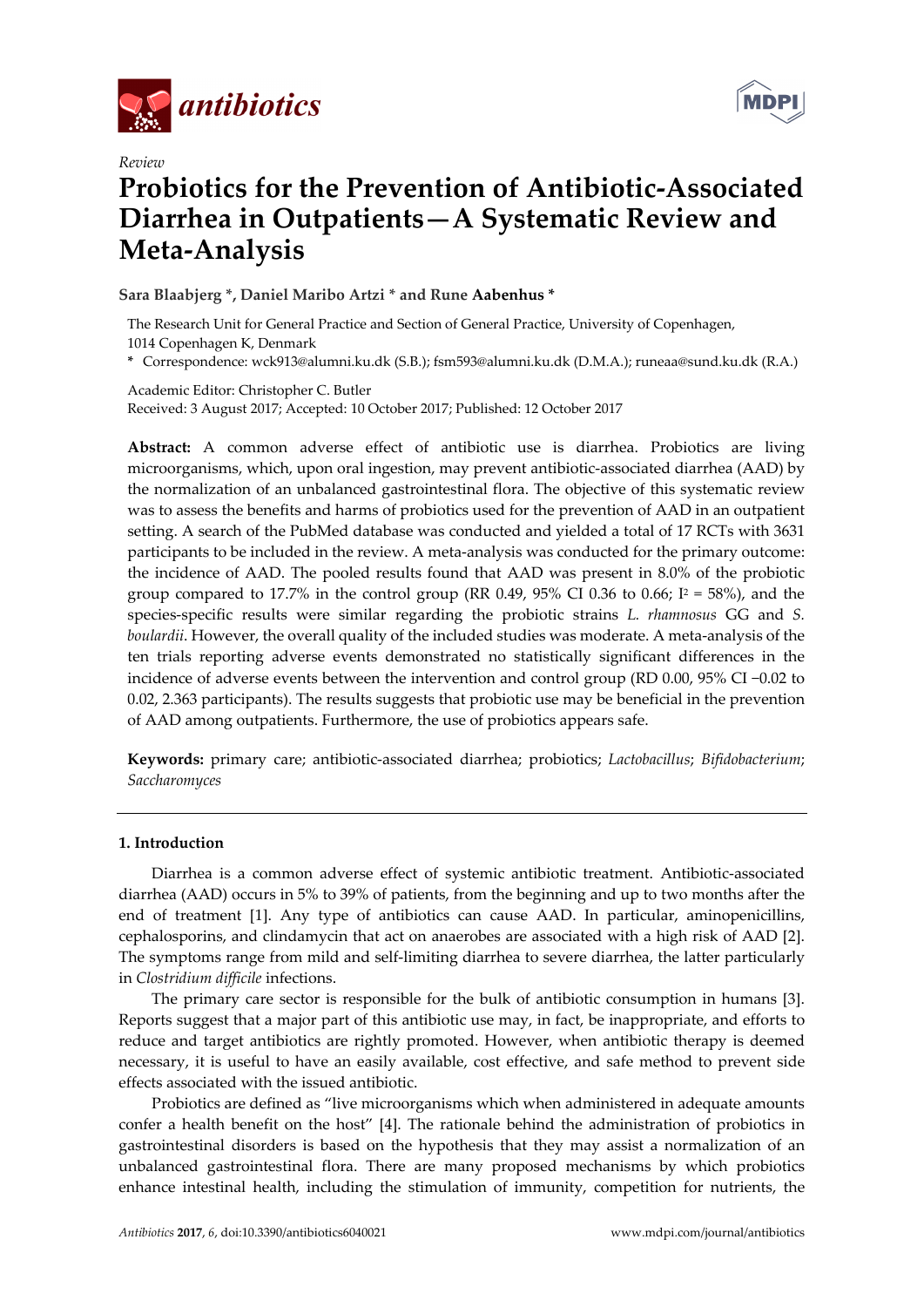inhibition of the epithelial and mucosal adherence of pathogens, the inhibition of epithelial invasion, and the production of antimicrobial substances [5].

Numerous probiotic species have been tested, most commonly the *Lactobacillus* genus, *Bifidobacterium* genus, and *Saccharomyces* genus. Previous reviews suggest that probiotics are useful in the prevention of AAD, especially in a pediatric population (RR 0.46; 95% CI 0.35 to 0.61) with a NNT of 10 [6]. However, these reviews have mainly focused on the prevention of AAD in inpatients from secondary care settings, which was likely influenced by the intensity of antibiotic treatment (intravenous vs. oral), the type of infection, and the microbial pathogens, in turn making the translation of the results into the primary care sector less straightforward.

The objective of this systematic review and meta-analysis was thus to assess the benefits and harms of probiotics used for the prevention of antibiotic-associated diarrhea in outpatients of all ages.

# **2. Results**

## *2.1. Description of Studies*

# 2.1.1. Results of the Search

A total of 637 studies were identified through MEDLINE/PubMed. An independent review of these titles and abstracts identified 53 potentially relevant studies for full-text reviews. Of these studies, 17 met the inclusion criteria. The details of the study flow, including reasons for exclusion, are documented in the study flow diagram in Supplementary Materials File S1.

## 2.1.2. Design

All included studies were prospective, randomized, controlled trials with placebo, active, or no treatment control arms. Additional information about each study can be found in the Characteristics of Included Studies table in Supplementary Materials File S2.

## 2.1.3. Patient Population

The 17 studies included a total of 3631 patients. The patient population was restricted to outpatients taking oral antibiotics, as trials randomizing hospitalized patients were excluded. The recruitment and evaluation of patients took place in private practices, pharmacies, or hospitals (ambulatory settings, outpatient clinics, etc.).

All studies included both males and females.

# 2.1.4. Interventions

# Probiotics:

The trials tested the prevention of AAD with *Lactobacilli* spp., *Lactococcus* spp., *Bacillus* spp., *Bifidobacterium* spp., *Saccharomyces* spp., *Leuconostoc cremoris*, *Clostridium* spp., or *Streptococcus* spp. Eight studies (*N* = 1638; Tankanow 1990, Park 2007, Conway 2007, Kim 2008, Merenstein 2009, De Vrese 2011, Chatterjee 2013, Fox 2014) used a combination of two or more probiotic strains as intervention. Additional information about the type of probiotic(s) that were used, including the dosages and treatment durations, can be found in Table 1.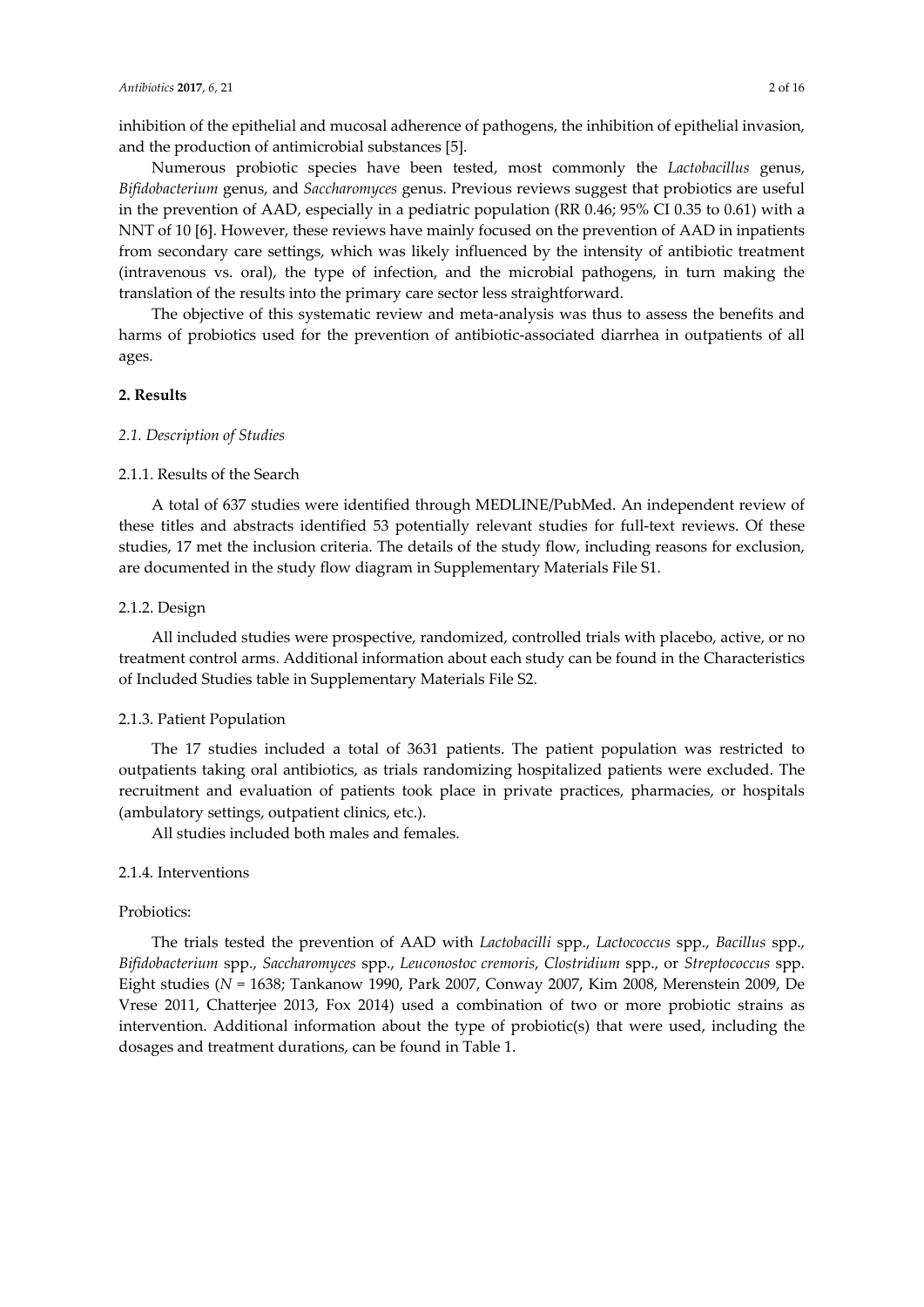| <b>RCT</b>                  | Probiotic(s) Used (Genus and Strain)                                                                     | Dosage                                                                                                                                                                                                | <b>Duration of Treatment</b> |
|-----------------------------|----------------------------------------------------------------------------------------------------------|-------------------------------------------------------------------------------------------------------------------------------------------------------------------------------------------------------|------------------------------|
| Tankanow et al., 1990 [7]   | Lactobacillus acidophilus<br>Lactobacillus bulgaricus                                                    | $5.1 \times 10^8$ CFU, four times daily                                                                                                                                                               | 10 days                      |
| Vanderhoof et al., 1999 [8] | Lactobacillus rhamnosus GG                                                                               | Children < 12 kg:<br>$1 \times 10^{10}$ CFU, once daily<br>Children > 12 kg:<br>$2 \times 10^{10}$ , once daily                                                                                       | 10 days                      |
| Arvola et al., 1999 [9]     | Lactobacillus rhamnosus GG                                                                               | $2 \times 10^{10}$ CFU, twice daily                                                                                                                                                                   | Seven to 10 days             |
| Erdeve et al., 2004 [10]    | Saccharomyces boulardii                                                                                  | Not mentioned                                                                                                                                                                                         | Not mentioned                |
| Duman et al., 2005 [11]     | Saccharomyces boulardii                                                                                  | 500 mg, twice daily                                                                                                                                                                                   | 14 days                      |
| Park et al., 2007 [12]      | Bacillus subtilis<br>Streptococcus faecium                                                               | two capsules three times a day:<br>$2.5 \times 10^9$ CFU (Bacillus subtilis)<br>22.5 × 109 CFU (Streptococcus faecium)                                                                                | Eight weeks                  |
| Cindoruk et al., 2007 [13]  | Saccharomyces boulardii                                                                                  | 500 mg, twice daily                                                                                                                                                                                   | 14 days                      |
| Conway et al., 2007 [14]    | Lactobacillus acidophilus<br>Streptococcus thermophilus<br>Bifidobacterium animalis lactis               | 109 CFU, once daily                                                                                                                                                                                   | 12 days                      |
| Imase et al., 2008 [15]     | Clostridium butyricum                                                                                    | $1 \times 10^7$ CFU per tablet<br>Group B:<br>two tablets, three times daily<br>Group C:<br>4 tablets, three times daily                                                                              | Seven days                   |
| Kim et al., 2008 [16]       | Lactobacillus acidophilus<br>Lactobacillus casei<br>Bifidobacterium longum<br>Streptococcus thermophilus | One bottle (150 mL) per day:<br>>1 × 10 <sup>5</sup> CFU/mL (L. acidophilus)<br>$>1 \times 10^5$ CFU/mL (L. casei)<br>$>1 \times 10^6$ CFU/mL (B. longum)<br>$>1 \times 10^8$ CFU/mL (S. themophilus) | At least three weeks         |

**Table 1.** Probiotic(s) used, dosages, and treatment durations.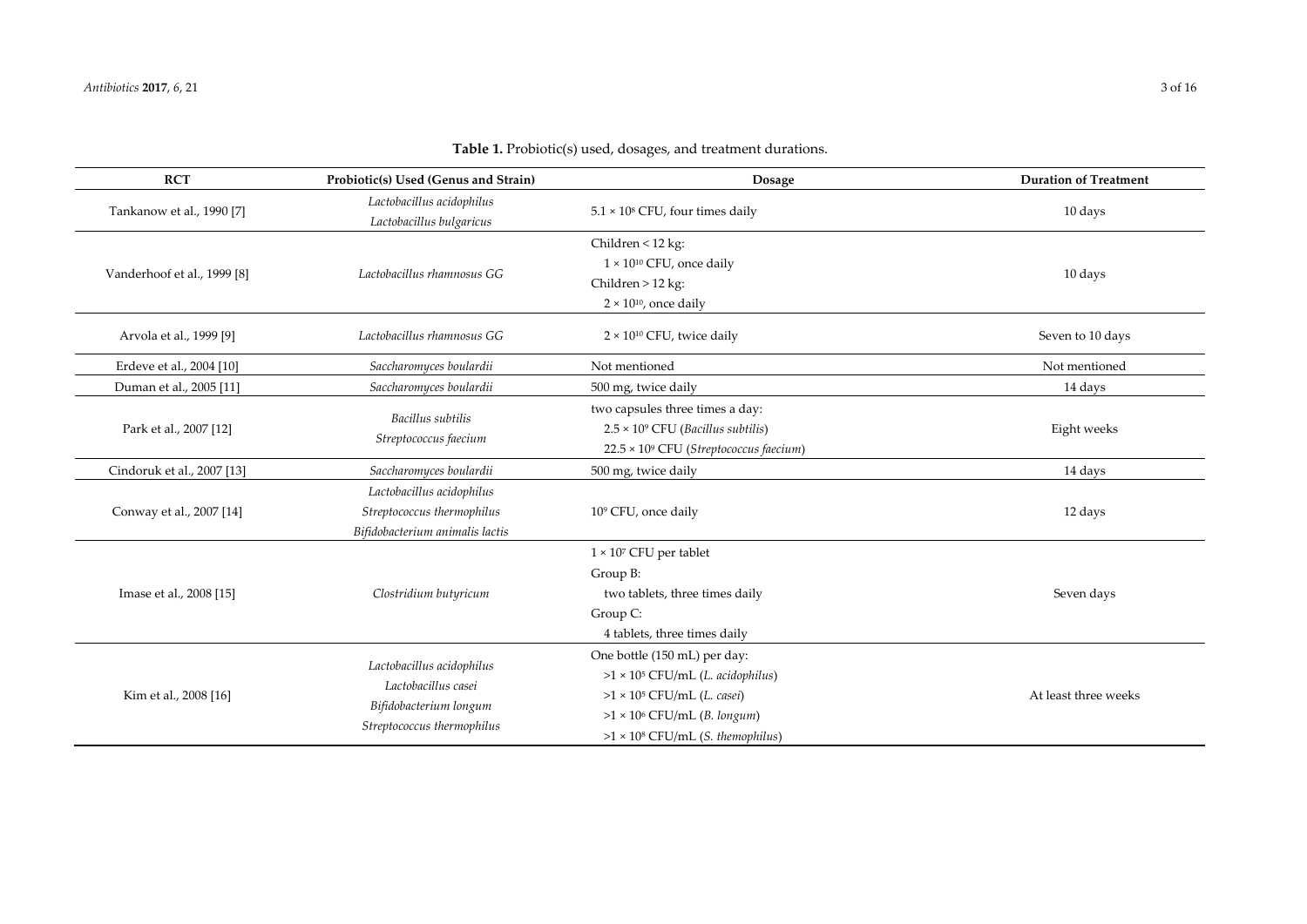| Merenstein et al., 2009 [17] | Lactococcus lactis<br>Lactococcus plantarum<br>Lactococcus rhamnosus<br>Lactococcus casei<br>Lactococcus lactis subspecies diacetylactis<br>Leuconostoc cremoris<br>Bifidobacterium longum<br>Bifidobacterium breve<br>Lactobacillus acidophilus<br>Saccharomyces florentinus | One bottle (150 mL) per day, amount of CFU not mentioned                                                                         | 10 days                                                                                        |  |  |
|------------------------------|-------------------------------------------------------------------------------------------------------------------------------------------------------------------------------------------------------------------------------------------------------------------------------|----------------------------------------------------------------------------------------------------------------------------------|------------------------------------------------------------------------------------------------|--|--|
| De Vrese et al., 2011 [18]   | Lactobacillus acidophilus LA-5<br>Bifidobacterium lactis BB-12                                                                                                                                                                                                                | $>1 \times 10^6$ CFU/g, 125 g, twice daily                                                                                       | Five weeks                                                                                     |  |  |
| Ojetti et al., 2013 [19]     | Lactobacillus reuteri                                                                                                                                                                                                                                                         | $1 \times 10^8$ CFU, three times daily                                                                                           | 14 days                                                                                        |  |  |
| Chatterjee et al., 2013 [20] | Lactobacillus acidophilus La-5,<br>Bifidobacterium Bb-12                                                                                                                                                                                                                      | $4 \times 10^9$ CFU                                                                                                              | 14 days                                                                                        |  |  |
| Zojaji et al., 2013 [21]     | Saccharomyces boulardii                                                                                                                                                                                                                                                       | 250 mg twice daily, amount of CFU not mentioned                                                                                  | 14 days                                                                                        |  |  |
| Fox et al., 2014 [22]        | Lactobacillus rhamnosus, G.G.;<br>Lactobacillus acidophilus LA-5,<br>Bifidobacterium Bb-12                                                                                                                                                                                    | $5.2 \times 10^9$ CFU (L. rhamnosus)<br>$5.9 \times 10^9$ CFU ( <i>B. Bb-12</i> )<br>$8.3 \times 10^9$ CFU (L. acidophilus LA-5) | Number of days not mentioned ("From<br>the start to the end of their antibiotic<br>treatment") |  |  |
| Olek et al., 2017 [23]       | Lactobacillus plantarum DSM9843 (LP299V)                                                                                                                                                                                                                                      | $1 \times 10^{10}$ CFU/capsule                                                                                                   | Five to 10 days during antibiotic<br>treatment and one week after (± two<br>days)              |  |  |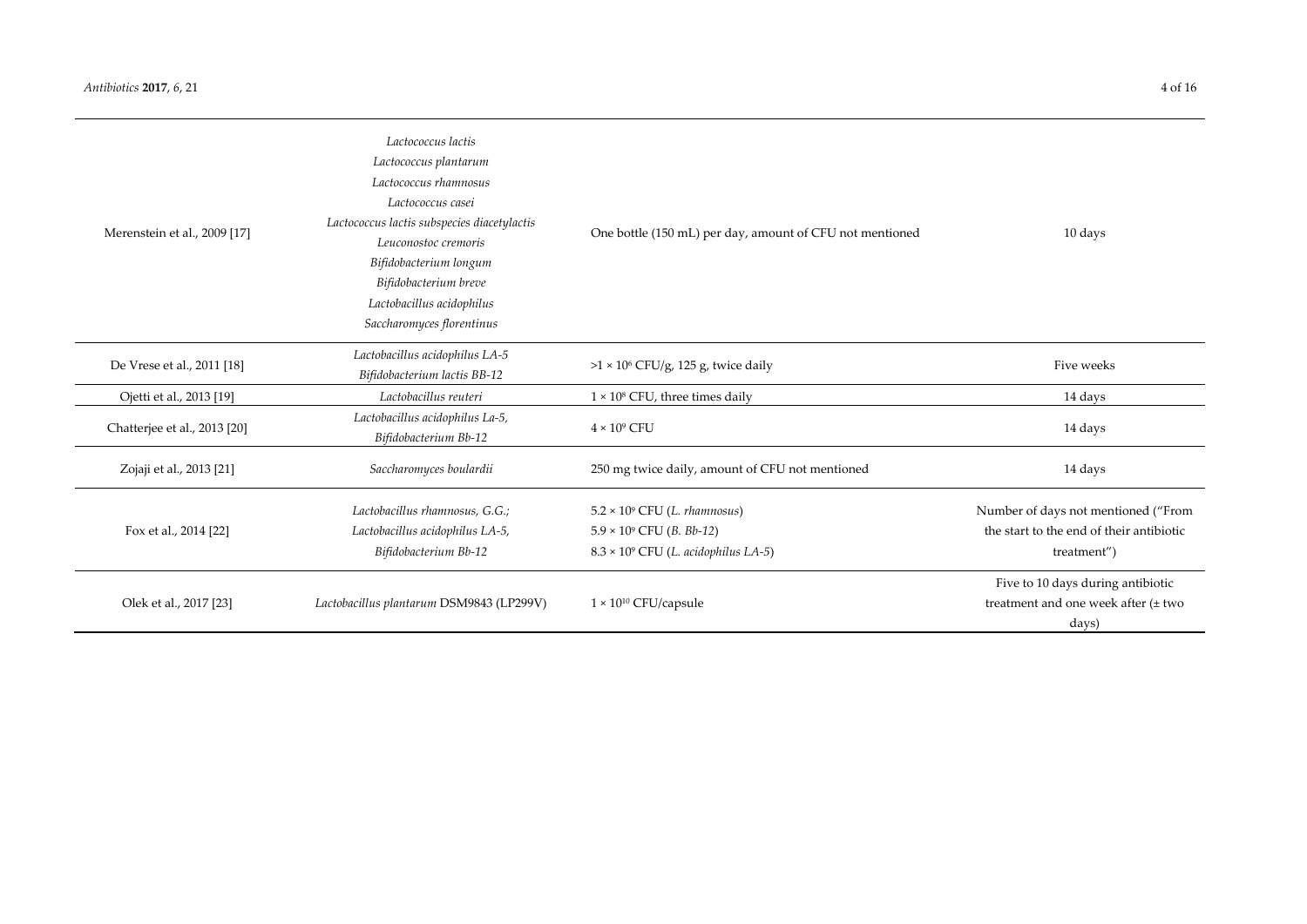# Antibiotics:

The patients were treated with oral antibiotics for various clinical indications, but the most common reason was *H. pylori* eradication with a combination of clarithromycin and amoxicillin (seven studies: *N* = 1450; Duman 2005, Park 2007, Cindoruk 2007, Imase 2008, Kim 2008, De Vrese 2011, Zojaji 2013). One study (Ojetti 2012) used a combination of levofloxacin and amoxicillin for *H. pylori* eradication therapy. Two studies (Tankanow 1990, Erdeve 2004) reported the use of single beta-lactam antibiotics, while others included several antibiotics or were otherwise unspecified.

Aside from *H. pylori* infection, the most common indications for treatment with antibiotics were upper and lower respiratory tract infections, otitis media, and throat infections.

## 2.1.5. Comparison

Most RCTs randomized a moderate number of participants (median, 174.0; mean [SD], 205.3 [130.2]) to either probiotics vs. placebo (nine studies: *N* = 1557; Tankanow 1990, Arvola 1999, Vanderhoof 1999, Cindoruk 2007, Merenstein 2009, De Vrese 2011, Chatterjee 2013, Fox 2014, Olek 2017) or probiotics vs. no treatment (eight studies: *N* = 2074; Erdeve 2004, Duman 2005, Park 2007, Conway 2007, Kim 2008, Imase 2008, Ojetti 2012, Zojaji 2013).

#### 2.1.6. Outcomes

All of the included studies provided data on the main outcome: the incidence of AAD. The outcomes were patient-reported. The definitions of diarrhea varied in each study in regard to the number of bowel movements per day and the consistency of stools ("semi-solid", "watery", "liquid", "abnormally loose", etc.). Seven studies (*N* = 1724; Arvola 1999, Duman 2005, Conway 2007, De Vrese 2011, Chatterjee 2013, Fox 2014, Olek 2017) applied the WHO definition of diarrhea ("the passage of three or more loose or liquid stools per day") [24]. Three studies (*N* = 561; Cindoruk 2007, Kim 2008, Ojetti 2012) categorized diarrhea into groups ("none", "mild", "moderate", and "severe"), but did not include the frequency or consistency of bowel movements. Four studies (*N* = 656; Park 2007, Imase 2008, Merenstein 2009, Zojaji 2013) did not provide any definition of diarrhea. The individual studies' definitions of diarrhea can be seen in Table 2.

| <b>RCT</b>              | <b>Definition of Diarrhea</b>                                                                   |  |  |  |  |  |  |
|-------------------------|-------------------------------------------------------------------------------------------------|--|--|--|--|--|--|
| Tankanow et al., 1990   | One or more abnormally loose bowel movements/day throughout the study period of one             |  |  |  |  |  |  |
|                         | to 10 days (parental reports)                                                                   |  |  |  |  |  |  |
|                         | The presence of at least two liquid stools/day during at least two observation periods          |  |  |  |  |  |  |
| Vanderhoof et al., 1999 | during the course of the study                                                                  |  |  |  |  |  |  |
| Arvola et al., 1999     | At least three watery or loose stools/day for a minimum of two consecutive days                 |  |  |  |  |  |  |
| Erdeve et al., 2004     | Three or more watery stools/day during antibiotic treatment                                     |  |  |  |  |  |  |
|                         | A change in bowel habits with at least three semi-solid or watery bowel movements/day for       |  |  |  |  |  |  |
| Duman et al., 2005      | at least two consecutive days                                                                   |  |  |  |  |  |  |
| Park et al., 2007       | Not specified (self-report)                                                                     |  |  |  |  |  |  |
|                         | Not specified (modified <i>De Boer</i> questionnaire categorizing diarrhea into "none", "mild", |  |  |  |  |  |  |
| Cindoruk et al., 2007   | "moderate" and "severe")                                                                        |  |  |  |  |  |  |
|                         | Three or more loose stools/day over at least two consecutive days during the 12-day             |  |  |  |  |  |  |
| Conway et al., 2007     | follow-up period                                                                                |  |  |  |  |  |  |
| Imase et al., 2008      | "Loose or mostly loose stools", not specified further                                           |  |  |  |  |  |  |
| Kim et al., 2008        | Not specified other than categorized in groups ("none", "mild", "moderate", "severe")           |  |  |  |  |  |  |
| Merenstein et al., 2009 | Not specified (parental reports)                                                                |  |  |  |  |  |  |
| De Vrese et al., 2011   | Three or more watery stools for at least one day (where at least one episode lay within the     |  |  |  |  |  |  |
|                         | eradication week)                                                                               |  |  |  |  |  |  |
| Ojetti et al., 2013     | Not specified other than categorized in groups ("none", "mild", "moderate", "severe")           |  |  |  |  |  |  |
| Chatterjee et al., 2013 | Passage of at least three or more watery or loose stools/day for at least two consecutive days  |  |  |  |  |  |  |
| Zojaji et al., 2013     | Not specified (self-report)                                                                     |  |  |  |  |  |  |
|                         | Categories:                                                                                     |  |  |  |  |  |  |
| Fox et al., 2014        | "A" (stool consistency $\geq 5$ , $\geq 2$ stools/day for $\geq 2$ days)                        |  |  |  |  |  |  |
|                         | "B" (stool consistency $\geq 5$ , $\geq 3$ stools/day for $\geq 2$ days)                        |  |  |  |  |  |  |

**Table 2.** The individual studies' definitions of diarrhea.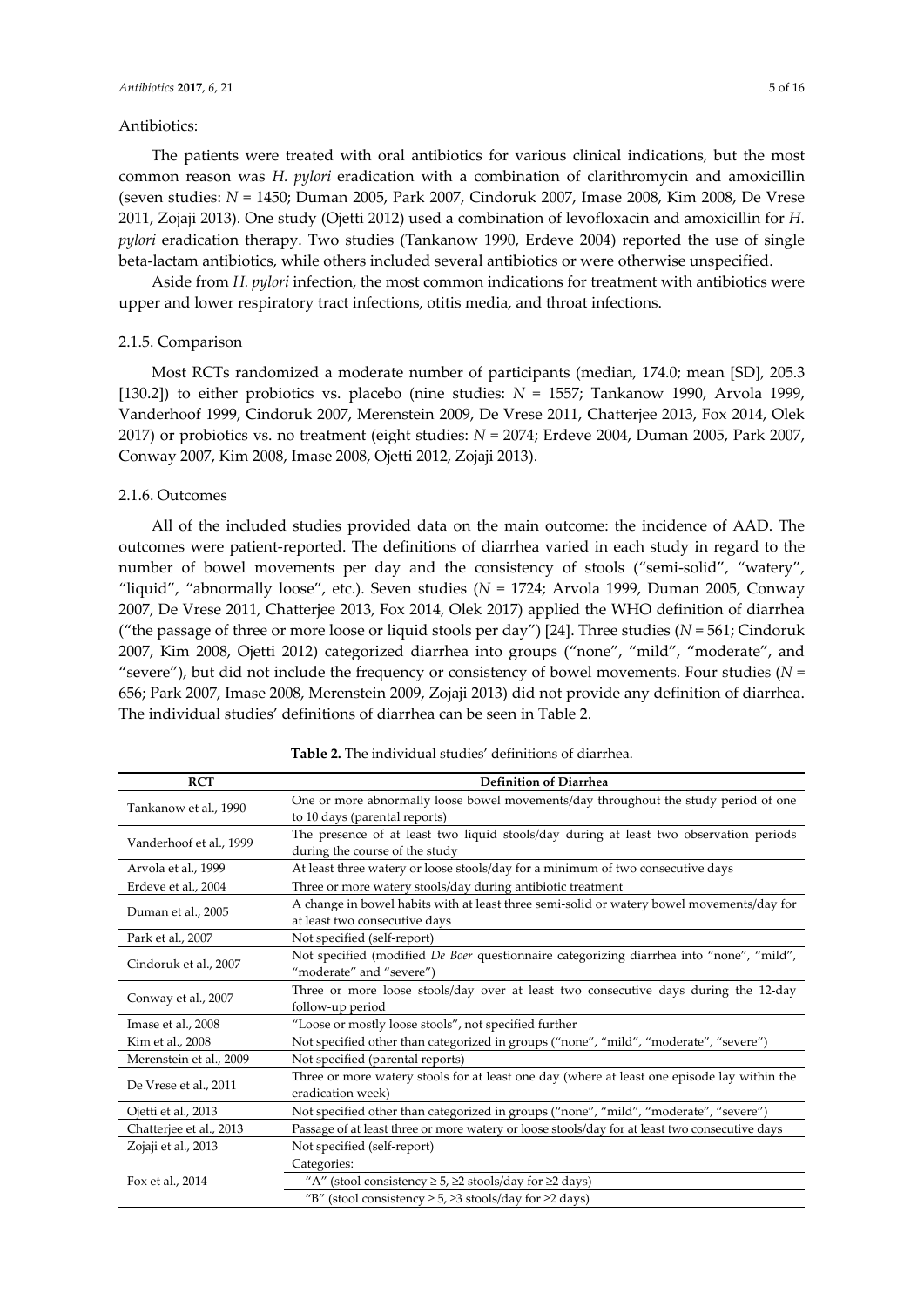|                   | "C" (stool consistency $\geq 6$ , $\geq 2$ stools/day for $\geq 2$ days)                |  |
|-------------------|-----------------------------------------------------------------------------------------|--|
|                   | "D" (stool consistency $\geq 6$ , $\geq 3$ stools/day for $\geq 2$ days)                |  |
| Olek et al., 2017 | $\geq$ 3 loose/watery stools/24 h starting after the initiation of antibiotic treatment |  |

Ten studies (*N* = 2363; Tankanow 1990, Arvola 1999, Vanderhoof 1999, Duman 2005, Conway 2007, Kim 2008, Merenstein 2009, Chatterjee 2013, Fox 2014, Olek 2017) reported the incidence of adverse events (i.e., the number of participants with at least one adverse event of any type). The definitions of adverse events varied widely. Four studies (*N* = 762; Vanderhoof 1999, Arvola 1999, De Vrese 2011, Chatterjee 2013) reported the mean duration of diarrhea, but the data was not sufficient to make a quantitative analysis of this outcome. Instead these are summarized qualitatively and/or by descriptive statistics.

# *2.2. Risk of Bias in Included Studies*

The risk of bias is categorized into three categories: high risk of bias, low risk of bias, and unclear. The individual studies' results of the risk of bias assessment are shown in Figure 1.

The quality of reporting was low; 11 trials lacked adequate information to assess one or more of the parameters, thus making the risk of bias "unclear". This was the case particularly regarding allocation concealment and blinding methods. For the blinding of participants, nearly half of the studies were evaluated as having a "high risk of bias" because the participants in the control group did not receive any kind of placebo matching the probiotic(s) given to the intervention group.



**Figure 1.** Risk of bias summary.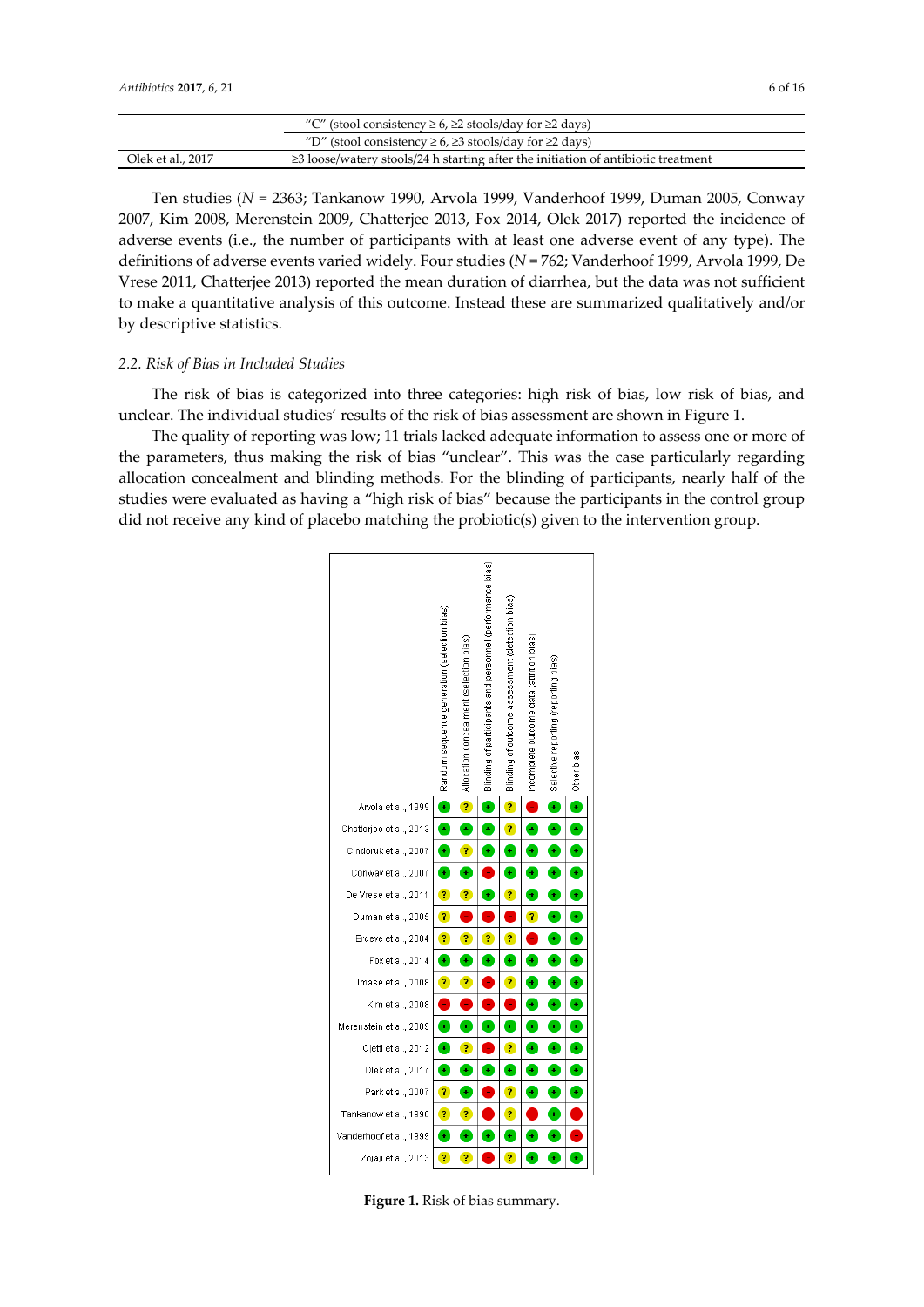Loss to follow-up was substantial (i.e., >20%) in three trials (Tankanow 1990, Arvola 1999, Erdeve 2004). 11 studies (Tankanow 1990, Arvola 1999, Vanderhoof 1999, Erdeve 2004, Duman 2005, Cindoruk 2007, Imase 2008, De Vrese 2011, Zojaji 2013, Fox 2014) did not perform an intention-to-treat analysis.

Visual inspection of the funnel plot (Figure 2) for the primary outcome identified minor asymmetries for the smaller studies, but the relationship between the risk ratio and standard error did not appear substantially skewed, in turn suggesting that a possible publication bias is not likely to markedly affect the results.



*2.3. Effects of Interventions* 

# 2.3.1. Main Outcome: Incidence of Antibiotic-Associated Diarrhea

All of the 17 included studies reported the incidence of diarrhea and the number of patients randomized to each group. The incidence of AAD in the probiotic group was 8.0%, compared to 17.7% in the control group. The overall pooled results showed that the use of probiotics produced a statistically significant reduction in the incidence of AAD: RR 0.49; 95% CI 0.36 to 0.66. The forest plot can be seen in Supplementary Materials File S3.

Statistically significant heterogeneity was detected ( $p = 0.001$ ), and this was moderate ( $I^2 = 58\%$ ). A GRADE analysis (Supplementary Materials File S4) indicated that the overall quality of evidence for this outcome was moderate due to moderate heterogeneity and a high risk of bias in trials.

In addition to the pooled analysis of any probiotic, a strain-specific meta-analysis (Figure 3) was conducted on eight of the included studies with three subgroups of the following probiotic strain(s): two studies using *L. rhamnosus GG* (*N* = 307; Arvola 1999, Vanderhoof 1999), four studies using *S. boulardii* (*N* = 1139; Erdeve 2004, Duman 2005, Cindoruk 2007, Zojaji 2013), and two studies using a combination of *L. acidophilus La-5* and *B. lactis Bb-12* (*N* = 455; De Vrese 2011, Chatterjee 2013).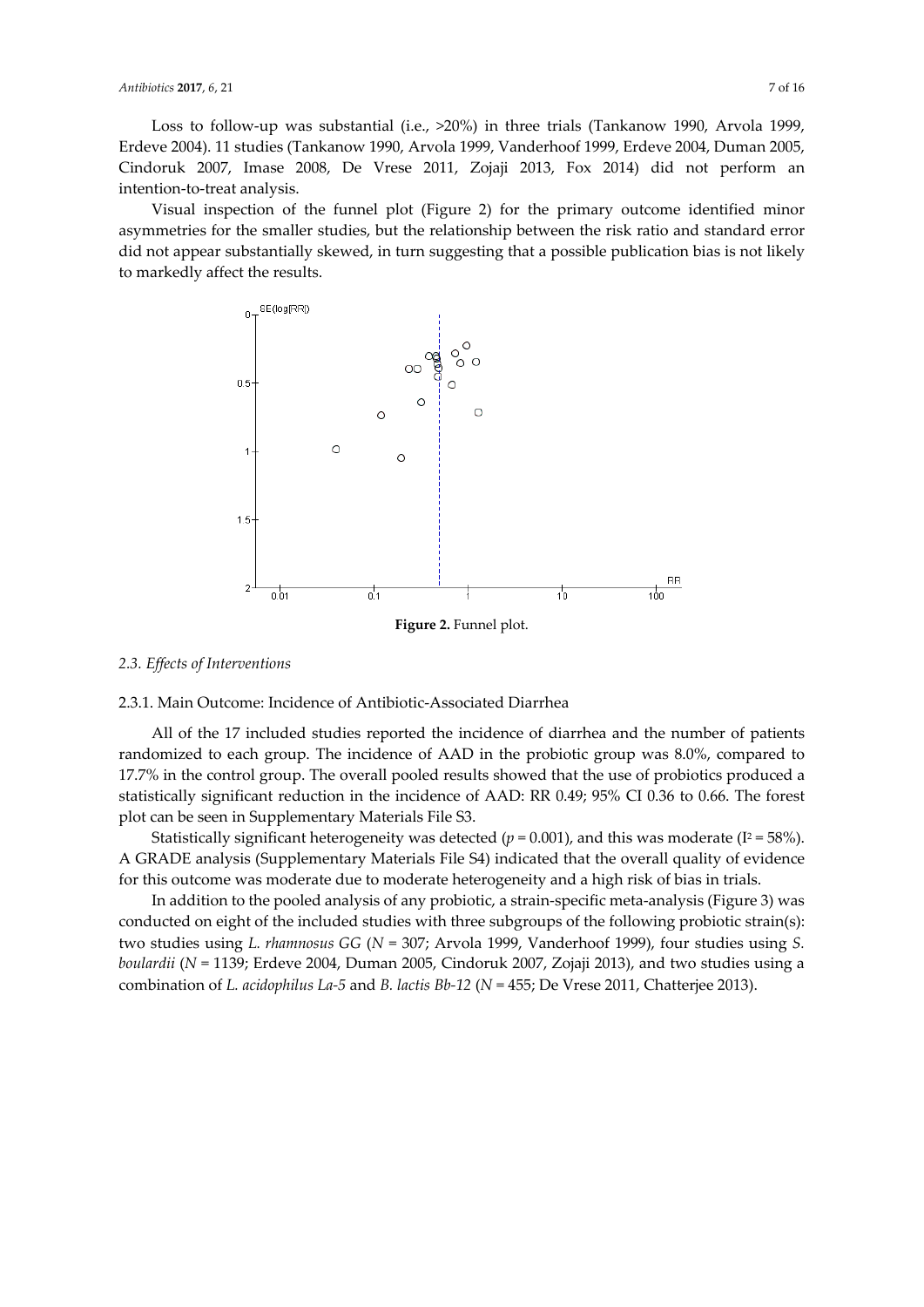|                                                                                                | <b>Probiotics</b> |     | Control |     | <b>Risk Ratio</b> |                                                           |                                        | <b>Risk Ratio</b>             |
|------------------------------------------------------------------------------------------------|-------------------|-----|---------|-----|-------------------|-----------------------------------------------------------|----------------------------------------|-------------------------------|
| <b>Study or Subgroup</b>                                                                       |                   |     |         |     |                   | Events Total Events Total Weight M-H, Random, 95% Cl Year |                                        | M-H, Random, 95% CI           |
| 2.7.1 L. rhamnosus GG                                                                          |                   |     |         |     |                   |                                                           |                                        |                               |
| Arvola et al., 1999                                                                            | 3                 | 61  | 9       | 58  | 4.6%              | 0.32 [0.09, 1.11] 1999                                    |                                        |                               |
| Vanderhoof et al., 1999                                                                        | 7                 | 93  | 25      | 95  | 10.6%             | 0.29 [0.13, 0.63] 1999                                    |                                        |                               |
| Subtotal (95% CI)                                                                              |                   | 154 |         | 153 | 15.1%             | $0.29$ [0.15, 0.57]                                       |                                        |                               |
| <b>Total events</b>                                                                            | 10                |     | 34      |     |                   |                                                           |                                        |                               |
| Heterogeneity: Tau <sup>2</sup> = 0.00; Chi <sup>2</sup> = 0.02, df = 1 (P = 0.89); $P = 0\%$  |                   |     |         |     |                   |                                                           |                                        |                               |
| Test for overall effect: $Z = 3.59$ (P = 0.0003)                                               |                   |     |         |     |                   |                                                           |                                        |                               |
| 2.7.2 S. boulardii                                                                             |                   |     |         |     |                   |                                                           |                                        |                               |
| Erdeve et al., 2004                                                                            | 7                 | 127 | 12      | 105 | 8.5%              | $0.48$ [0.20, 1.18]                                       | 2004                                   |                               |
| Erdeve et al., 2004                                                                            | 7                 | 117 | 30      | 117 | 10.7%             | $0.23$ [0.11, 0.51]                                       | 2004                                   |                               |
| Duman et al., 2005                                                                             | 14                | 204 | 28      | 185 | 16.1%             | 0.45 [0.25, 0.83] 2005                                    |                                        |                               |
| Cindoruk et al., 2007                                                                          | я                 | 62  | 19      | 62  | 12.6%             | $0.47$ [0.23, 0.96]                                       | 2007                                   | $\rightarrow$                 |
| Zojaji et al., 2013                                                                            | 11                | 80  | 24      | 80  | 14.8%             | 0.46 [0.24, 0.87] 2013                                    |                                        |                               |
| Subtotal (95% CI)                                                                              |                   | 590 |         | 549 | 62.7%             | $0.41$ [0.30, 0.57]                                       |                                        |                               |
| Total events                                                                                   | 48                |     | 113     |     |                   |                                                           |                                        |                               |
| Heterogeneity: Tau <sup>2</sup> = 0.00; Chi <sup>2</sup> = 2.52, df = 4 (P = 0.64); $P = 0\%$  |                   |     |         |     |                   |                                                           |                                        |                               |
| Test for overall effect: $Z = 5.45$ (P < 0.00001)                                              |                   |     |         |     |                   |                                                           |                                        |                               |
| 2.7.3 L. acidophilus La-5 + B. lactis Bb-12                                                    |                   |     |         |     |                   |                                                           |                                        |                               |
| De Vrese et al., 2011                                                                          | 4                 | 30  | 3       | 29  | 3.7%              | 1.29 [0.32, 5.26] 2011                                    |                                        |                               |
| Chatteriee et al., 2013                                                                        | 19                | 198 | 26      | 198 | 18.5%             | 0.73 [0.42, 1.28] 2013                                    |                                        |                               |
| Subtotal (95% CI)                                                                              |                   | 228 |         | 227 | 22.2%             | 0.79 [0.47, 1.33]                                         |                                        |                               |
| <b>Total events</b>                                                                            | 23                |     | 29      |     |                   |                                                           |                                        |                               |
| Heterogeneity: Tau <sup>2</sup> = 0.00; Chi <sup>2</sup> = 0.54, df = 1 (P = 0.46); $P = 0%$   |                   |     |         |     |                   |                                                           |                                        |                               |
| Test for overall effect: $Z = 0.89$ (P = 0.37)                                                 |                   |     |         |     |                   |                                                           |                                        |                               |
| <b>Total (95% CI)</b>                                                                          |                   | 972 |         |     | 929 100.0%        | $0.45$ [0.34, 0.60]                                       |                                        |                               |
| <b>Total events</b>                                                                            | 81                |     | 176     |     |                   |                                                           |                                        |                               |
| Heterogeneity: Tau <sup>2</sup> = 0.03; Chi <sup>2</sup> = 9.41, df = 8 (P = 0.31); $P = 15\%$ |                   |     |         |     |                   |                                                           | .<br>0.01                              | 0'1<br>1'n<br>$100^{\degree}$ |
| Test for overall effect: $Z = 5.59$ (P < 0.00001)                                              |                   |     |         |     |                   |                                                           | Favours [probiotics] Favours [control] |                               |
| Test for subgroup differences: Chi <sup>2</sup> = 6.30, df = 2 (P = 0.04), $P = 68.2\%$        |                   |     |         |     |                   |                                                           |                                        |                               |

Figure 3. Efficacy results of probiotic use: eight RCTs by three probiotic subgroups (outcome: incidence of antibiotic-associated diarrhea (AAD)).

The results were similar to the overall pooled analysis and showed a beneficial effect of probiotics in the prevention of AAD. This effect was statistically significant in two of the three subgroups.

The subgroup analyses on *L. rhamnosus GG* and *S. boulardii* showed a statistically significant lower risk of AAD, while this was not the case regarding the combination probiotic supplement of *L. acidophilus La-5* and *B. lactis Bb-12* (RR 0.79; 95% CI 0.47 to 1.33). The high level of heterogeneity in the overall pooled results could no longer be detected in these three subgroups ( $I^2 = 0\%$ ). A GRADE analysis (Supplementary Materials File S4) indicated that the overall quality of evidence for this outcome was high.

# 2.3.2. Secondary Outcome: Incidence of Antibiotic-Associated Diarrhea Using the Criteria Defined by WHO

Seven studies (*N* = 1724; Arvola 1999, Duman 2005, Conway 2007, De Vrese 2011, Chatterjee 2013, Fox 2014, Olek 2017) applied the WHO definition of diarrhea, and the pooled results showed that the use of probiotics produced a statistically significant reduction in the incidence of AAD: RR 0.54; 95% CI 0.36 to 0.82 (Figure 4).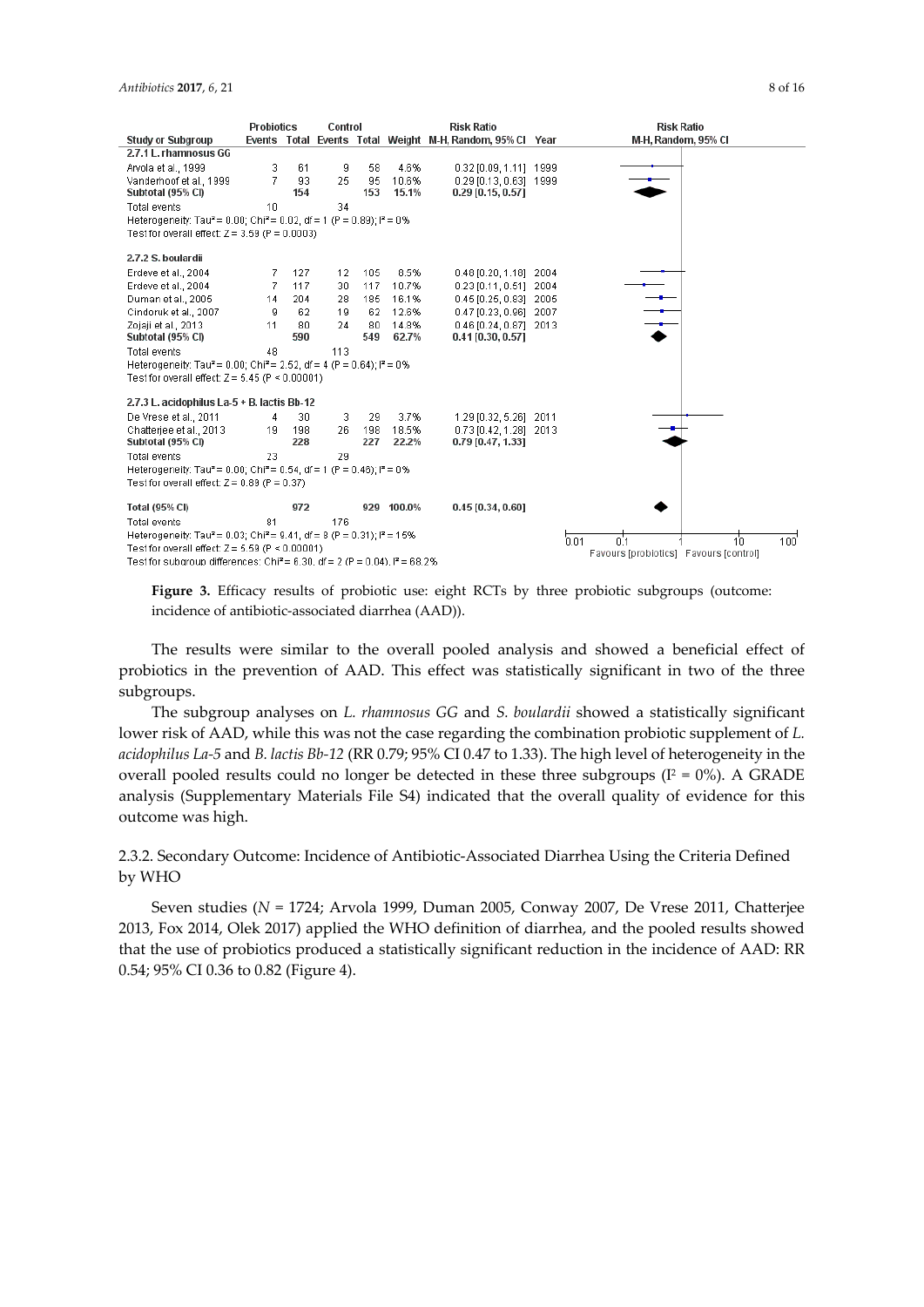|                                                                                                          | <b>Probiotics</b> |     | Control |     |            | <b>Risk Ratio</b>                                  |                                        | <b>Risk Ratio</b>   |
|----------------------------------------------------------------------------------------------------------|-------------------|-----|---------|-----|------------|----------------------------------------------------|----------------------------------------|---------------------|
| <b>Study or Subgroup</b>                                                                                 | Events            |     |         |     |            | Total Events Total Weight M-H, Random, 95% Cl Year |                                        | M-H, Random, 95% CI |
| 2.2.3 WHO definition of diarrhea                                                                         |                   |     |         |     |            |                                                    |                                        |                     |
| Arvola et al., 1999                                                                                      | 3                 | 61  | 9       | 60  | 8.7%       | $0.33$ [0.09, 1.15]                                | 1999                                   |                     |
| Duman et al., 2005                                                                                       | 14                | 204 | 28      | 185 | 24.4%      | $0.45$ [0.25, 0.83]                                | 2005                                   |                     |
| Conway et al., 2007                                                                                      | 9                 | 131 | 17      | 120 | 18.4%      | $0.48$ [0.22, 1.05]                                | 2007                                   |                     |
| De Vrese et al., 2011                                                                                    | 4                 | 30  | 3       | 29  | 7.2%       | 1.29 [0.32, 5.26]                                  | 2011                                   |                     |
| Chatterjee et al., 2013                                                                                  | 19                | 198 | 26      | 198 | 26.9%      | 0.73 [0.42, 1.28]                                  | 2013                                   |                     |
| Fox et al., 2014                                                                                         | 0                 | 34  | 16      | 36  | 2.0%       | $0.03$ [0.00, 0.51]                                | 2014                                   |                     |
| Olek et al., 2017                                                                                        | 6.                | 218 | 9       | 220 | 12.3%      | 0.67 [0.24, 1.86]                                  | 2017                                   |                     |
| Subtotal (95% CI)                                                                                        |                   | 876 |         | 848 | 100.0%     | 0.54 [0.36, 0.82]                                  |                                        |                     |
| Total events                                                                                             | 55                |     | 108     |     |            |                                                    |                                        |                     |
| Heterogeneity: Tau <sup>2</sup> = 0.08; Chi <sup>2</sup> = 8.27, df = 6 (P = 0.22); $P = 27\%$           |                   |     |         |     |            |                                                    |                                        |                     |
| Test for overall effect: $Z = 2.95$ (P = 0.003)                                                          |                   |     |         |     |            |                                                    |                                        |                     |
| Total (95% CI)                                                                                           |                   | 876 |         |     | 848 100.0% | 0.54 [0.36, 0.82]                                  |                                        |                     |
| Total events                                                                                             | 55                |     | 108     |     |            |                                                    |                                        |                     |
| Heterogeneity: Tau <sup>2</sup> = 0.08; Chi <sup>2</sup> = 8.27, df = 6 (P = 0.22); l <sup>2</sup> = 27% |                   |     |         |     |            |                                                    |                                        |                     |
| Test for overall effect: $Z = 2.95$ (P = 0.003)                                                          |                   |     |         |     |            |                                                    | 100<br>0.01<br>in.                     |                     |
| Test for subgroup differences: Not applicable                                                            |                   |     |         |     |            |                                                    | Favours [probiotics] Favours [control] |                     |

**Figure 4.** Efficacy results of probiotic use by study (secondary outcome: incidence of AAD using the criteria defined by WHO).

No statistically significant heterogeneity was detected ( $p = 0.22$ ;  $I^2 = 27\%$ ). A GRADE analysis (Supplementary Materials File S4) indicated that the overall quality of evidence for this outcome was high.

#### 2.3.3. Secondary Outcome: Mean Duration of Diarrhea

Four studies (*N* = 762; Vanderhoof 1999, Arvola 1999, De Vrese 2011, Chatterjee 2013) reported the mean duration of diarrhea (MDD). The results can be seen in Table 3. The standard deviations (SD) for these trials were not reported so a quantitative analysis for this outcome was not possible. One study (Arvola 1999) showed a similar duration of diarrhea in both groups, while the other three all showed a positive effect on the MDD in the intervention group. Combining these four studies, the average MDD in the intervention group was 2.93 days, while the average was 4.65 days in the control group.

|                         | <b>MDD</b> (Days) | Range   | Probiotic<br>Group (N) | <b>MDD</b> (Days) | Range     | Control<br>Group(N) |
|-------------------------|-------------------|---------|------------------------|-------------------|-----------|---------------------|
| Vanderhoof et al., 1999 | 4.70              | N/A     | 93                     | 5.88              | N/A       | 95                  |
| Arvola et al., 1999     | 4.00              | $2 - 8$ | 61                     | 4.00              | $2 - 8$   | 58                  |
| De Vrese et al., 2011   | 1.00              | N/A     | 30                     | 4.70              | N/A       | 29                  |
| Chatterjee et al., 2013 | 2.00              | $1 - 3$ | 198                    | 4.00              | $3 - 5.5$ | 198                 |

**Table 3.** Mean duration of diarrhea (MDD).

2.3.4. Secondary Outcome: Incidence of Adverse Events

None of the 17 included studies specifically defined adverse events prior to enrolment of participants. Ten trials (*N* = 2363; Tankanow 1990, Arvola 1999, Vanderhoof 1999, Duman 2005, Conway 2007, Kim 2008, Merenstein 2009, Chatterjee 2013, Fox 2014, Olek 2017) reported the number of participants with adverse events in each group. Adverse events consisted of a variety of different symptoms such as metallic taste, nausea, loss of appetite, epigastric discomfort, headache, flu-like symptoms, rash, etc. There were no serious adverse effects leading to major disabilities, hospitalization, or death. Three trials (Kim 2008, Fox 2004, Olek 2017) found a statistically significant difference in adverse events between groups; one favors placebo and two favor probiotics. Kim et al. found a difference in the presence of metallic taste between the intervention group (16.7%) and the control group (7.3%). Fox et al., as well as *Olek* et al., reported more adverse events in their placebo-controlled patient group, and these were abdominal pain, loss of appetite, nausea, pyrexia, headache, and rash.

A meta-analysis of the ten trials reporting on any adverse events (Figure 5) demonstrated no statistically significant differences in the incidence of adverse events between the intervention and control groups (RD 0.00, 95% CI −0.02 to 0.02, 2363 participants).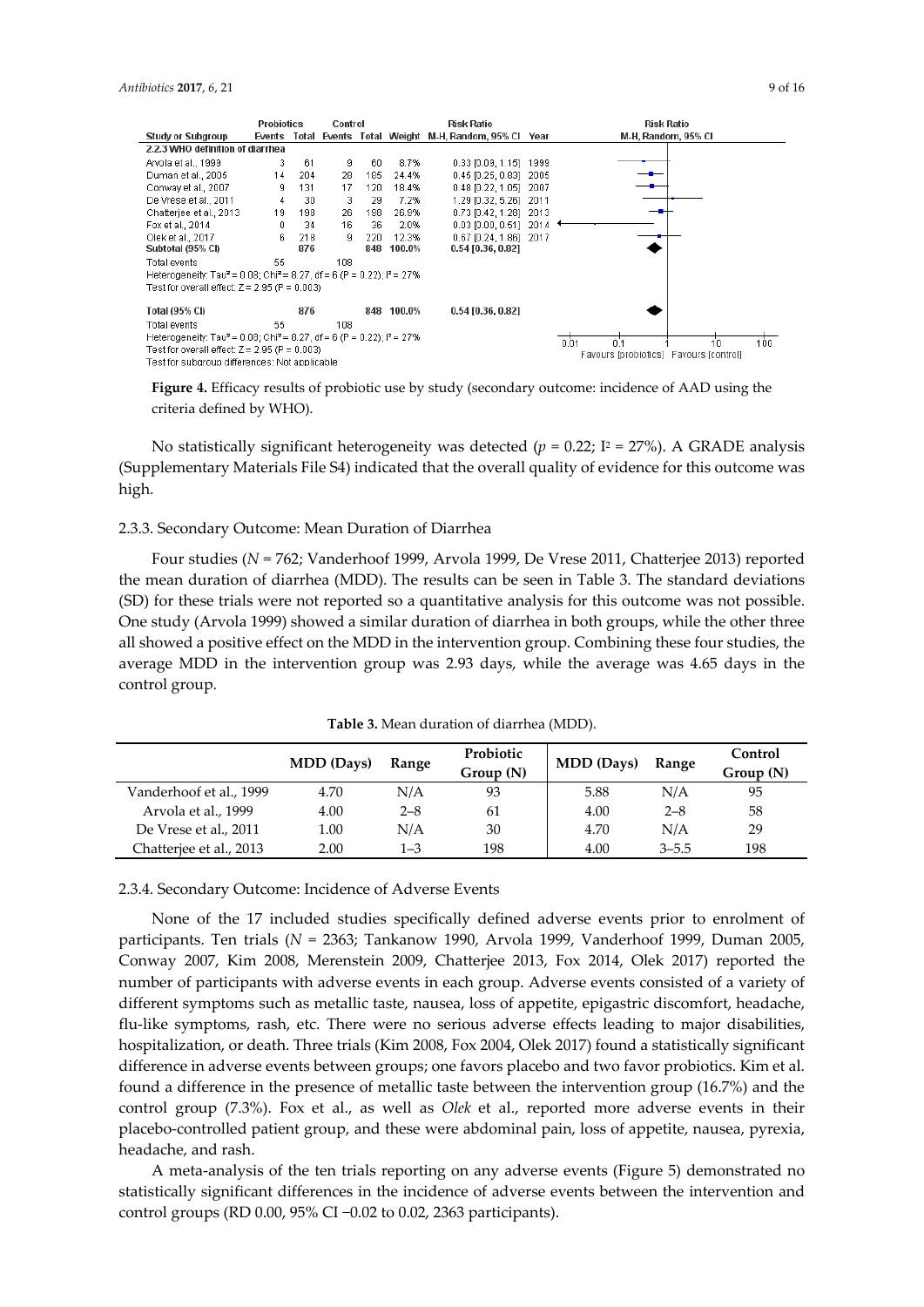|                                                                                                            | Probiotics |      | Control |      | <b>Risk Difference</b> |                                                           |                                                                     | <b>Risk Difference</b> |
|------------------------------------------------------------------------------------------------------------|------------|------|---------|------|------------------------|-----------------------------------------------------------|---------------------------------------------------------------------|------------------------|
| <b>Study or Subgroup</b>                                                                                   |            |      |         |      |                        | Events Total Events Total Weight M-H, Random, 95% Cl Year |                                                                     | M-H, Random, 95% CI    |
| Tankanow et al., 1990                                                                                      | 3          | 15   | 0       | 23   | 0.8%                   | 0.20 [-0.01, 0.41] 1990                                   |                                                                     |                        |
| Vanderhoof et al., 1999                                                                                    | 0          | 93   | 0       | 95   | 16.7%                  | 0.00 [-0.02, 0.02] 1999                                   |                                                                     |                        |
| Arvola et al., 1999                                                                                        | 0          | 61   | 0       | 60   | 13.3%                  | 0.00 [-0.03, 0.03] 1999                                   |                                                                     |                        |
| Duman et al., 2005                                                                                         | 3          | 204  | 3       | 185  | 15.5%                  | $-0.00$ $[-0.03, 0.02]$ 2005                              |                                                                     |                        |
| Conway et al., 2007                                                                                        | 0          | 131  | 0       | 120  | 18.2%                  | $0.00$ [-0.02, 0.02] 2007                                 |                                                                     |                        |
| Kim et al., 2008                                                                                           | 69         | 168  | 47      | 179  | 3.3%                   | 0.15 (0.05, 0.25) 2008                                    |                                                                     |                        |
| Merenstein et al., 2009                                                                                    |            | 61   | 1       | 64   | 10.0%                  | $0.00$ F0.04, 0.041 2009                                  |                                                                     |                        |
| Chatteriee et al., 2013                                                                                    | 4          | 198  | 0       | 198  | 16.3%                  | $0.02$ [-0.00, 0.04] 2013                                 |                                                                     |                        |
| Fox et al., 2014                                                                                           | 3          | 34   | 11      | 36   | 1.1%                   | $-0.22$ $[-0.40, -0.04]$ 2014                             |                                                                     |                        |
| Olek et al., 2017                                                                                          | 39         | 218  | 60      | 220  | 4.8%                   | $-0.09$ F0.17, $-0.021$ 2017                              |                                                                     |                        |
| <b>Total (95% CI)</b>                                                                                      |            | 1183 |         | 1180 | 100.0%                 | $0.00$ [ $-0.02$ , $0.02$ ]                               |                                                                     |                        |
| Total events                                                                                               | 122        |      | 122     |      |                        |                                                           |                                                                     |                        |
| Heterogeneity: Tau <sup>2</sup> = 0.00; Chi <sup>2</sup> = 26.39, df = 9 (P = 0.002); i <sup>2</sup> = 66% |            |      |         |      |                        |                                                           |                                                                     | 0.5                    |
| Test for overall effect: $Z = 0.27$ (P = 0.78)                                                             |            |      |         |      |                        |                                                           | $-0.5$<br>$-0.25$<br>0.25<br>Favours [probiotics] Favours [control] |                        |

**Figure 5.** Adverse events.

A GRADE analysis indicated that the overall quality of evidence for this outcome was low due to heterogeneity and indirectness (Supplementary Materials File S4).

## 2.3.5. Dose-Response Analysis

The analysis regarding dose-response relationships included ten studies of different probiotic species. The pooled effect size for doses larger than  $5 \times 10^9$  CFU/day was RR 0.18 (95% CI 0.08 to 0.42;  $I^2 = 41\%$ ), and, for doses less than  $5 \times 10^9$  CFU/day, it was RR 0.61 (95% CI 0.42 to 0.90;  $I^2 = 40\%$ ). The difference in response rates between high-dose and low-dose probiotics were statistically significant (*p* < 0.002) by Fisher's exact test). The forest plot is provided in Supplementary Materials File S5.

## *2.4. Subgroup Analyses*

Prespecified subgroup analyses for the main outcome were conducted on (1) age groups; (2) trials with *H. pylori* eradication; (3) low risk of bias; and (4) intention-to-treat analyses. Forest plots from each subgroup analysis can be seen in (Supplementary Materials Files S6–S9).

## 2.4.1. Age Groups

Two subgroups were based on the age of the participants, including children (<15 years of age) and adults (>15 years of age). Seven trials (*N* = 1446; Tankanow 1990, Arvola 1999, Vanderhoof 1999, Erdeve 2004, Merenstein 2009, Fox 2014, Olek 2017) targeted children specifically, and their results showed a statistically significant lower risk of AAD but with considerable heterogeneity (RR 0.42; 95% CI 0.23 to 0.77;  $I^2 = 76\%$ ).

Nine trials (*N* = 1936; Duman 2005, Park 2007, Cindoruk 2007, Imase 2008, De Vrese 2011, Ojetti 2012, Zojaji 2013, Chatterjee 2013) targeting adults also showed a statistically significant reduction in the risk of AAD and moderate heterogeneity (RR 0.53; 95% CI 0.37 to 0.76;  $I^2 = 47\%$ ).

One trial (Conway 2007) included both children and adults and therefore was not included in this subgroup analysis.

## 2.4.2. Trials with *H. pylori* Eradication Therapy

In the seven trials using a combination of clarithromycin and amoxicillin for *H. pylori* eradication therapy (*N* = 1450; Duman 2005, Park 2007, Cindoruk 2007, Kim 2008, Imase 2008, De Vrese 2011, Zojaji 2013), adjunct probiotic use was also associated with a lower risk of AAD (RR 0.52; 95% CI 0.32 to 0.85;  $I^2 = 53\%$ ).

#### 2.4.3. Low Risk of Bias

The trial quality was generally low, and only three studies (*N* = 633; Merenstein 2009, Fox 2014, Olek 2017) were evaluated as having a low risk of bias. Combining these three low risk studies in a meta-analysis showed a non-significant lower risk of AAD and considerable heterogeneity (RR 0.36; 95% CI 0.08 to 1.64;  $I^2 = 82\%$ ).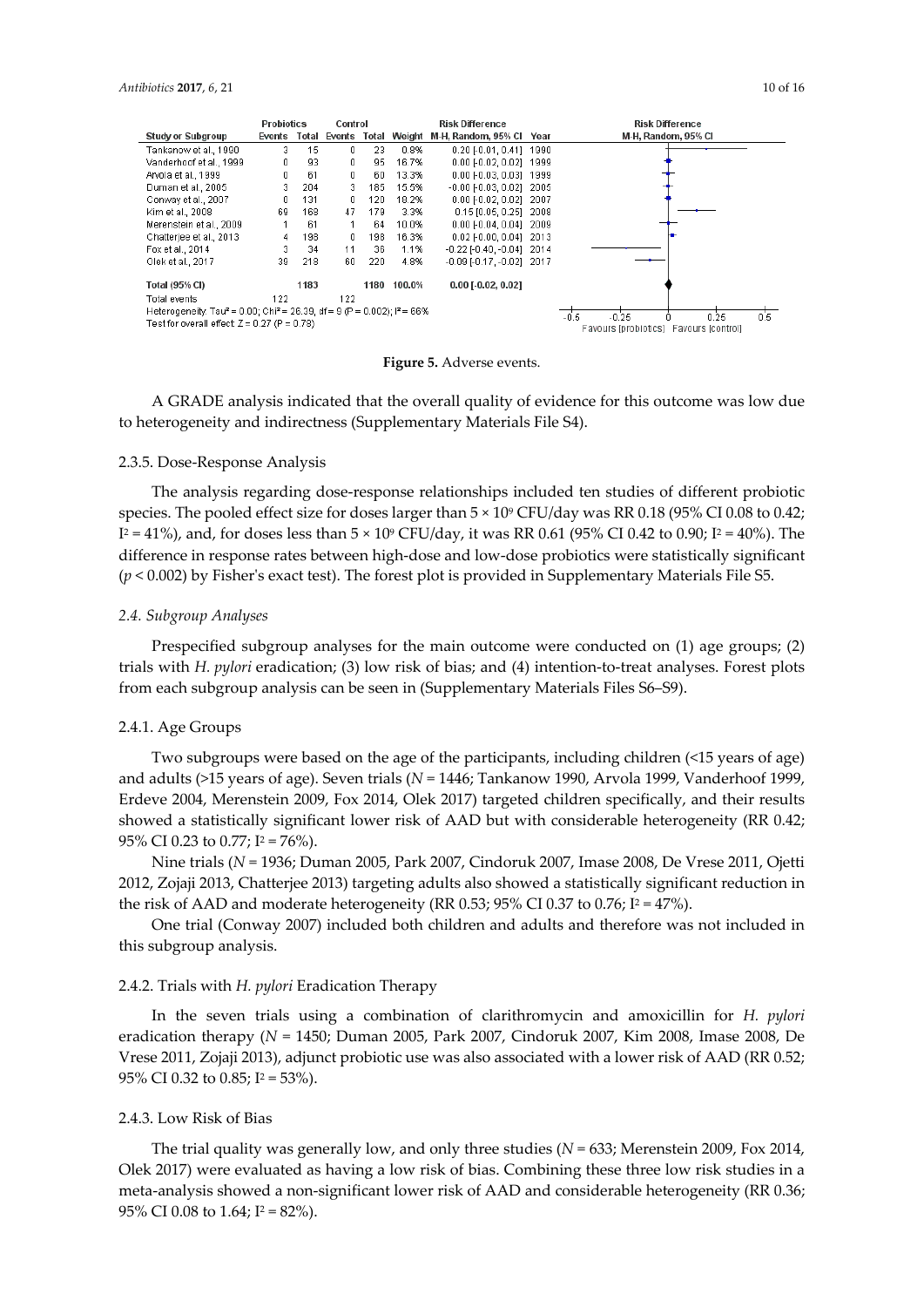# 2.4.4. Intention-To-Treat Analyses

A meta-analysis combining the six studies using intention-to-treat analyses (*N* = 1561; Park 2007, Conway 2007, Kim 2008, Merenstein 2009, Ojetti 2012, Chatterjee 2013) showed similar results to the overall pooled analysis, with a significantly lower risk of AAD and moderate heterogeneity (RR 0.58; 95% CI 0.36 to 0.94;  $I^2 = 60\%$ ).

# **3. Discussion**

The results of this review point towards a protective effect of the use of probiotics as adjunct therapy to prevent antibiotic-associated diarrhea in outpatients of all ages. Data from 17 studies with a total of 3631 patients found that the use of a probiotic may reduce the risk of AAD by 51% (RR 0.49; 95% CI 0.36 to 0.66;  $I^2 = 58\%$ ), with no apparent increase in the risk of side effects (RD 0.00, 95% CI −0.02 to 0.02, 2.363 participants). The number needed to treat (NNT) to prevent one case of diarrhea was 11 (95% CI 6 to 13). The quality of evidence for the main outcome was categorized as moderate due to a moderate degree of heterogeneity and a high risk of bias in some trials.

A strain-specific subgroup analysis combining data from eight of the included trials showed a similar protective effect of probiotics in the prevention of AAD when compared to the overall pooled analysis. The most effective probiotic strain was *L. rhamnosus GG* (RR 0.29; 95% CI 0.15 to 0.57; 307 participants), followed by *S. boulardii* (RR 0.41; 95% CI 0.30 to 0.57; 1.139 participants). Furthermore, with this subgroup analysis, the heterogeneity from the pooled analysis ( $I^2 = 58\%$ ) disappeared in each of the three subgroups  $(I^2 = 0\%)$ .

Data from the seven studies applying the definition of diarrhea defined by WHO showed a similar protective effect of probiotic use to prevent AAD (RR 0.54; 95% CI 0.36 to 0.82) but with no statistically significant heterogeneity ( $I^2 = 27\%$ ;  $p = 0.22$ ). This explains some of the statistical heterogeneity, and it also demonstrates the importance of having clear and consistent definitions of outcomes in clinical trials. The quality of evidence for this outcome was categorized as high.

We also provide preliminary evidence of a possible dose-response relationship, as results indicate that higher doses were associated with fewer ADD events (higher than  $5 \times 10^9$  CFU 3.6% vs. less than 5 × 109 CFU 8.9%; *p* < 0.002). However, this result should be interpreted with caution as the analysis was on any probiotic species and not on specific strains. A review investigating different treatment regimens of probiotics in human studies concluded that a dose-response relationship exists within the commonly studied range of  $10^8$  to  $10^{11}$  CFU, meaning that, within this range, a higher dose will lead to a better response [25]. However, the previously-mentioned Cochrane review on the prevention of pediatric AAD did not find any statistically significant difference in the use of high versus low dose probiotics (over or under  $5 \times 10^9$  CFU/day) [6].

We did not find evidence to suggest an increase in effect when more than one probiotic strain was used to prevent AAD.

Our result was fairly consistent across a number of subgroup analyses in which RRs ranged from 0.36 to 0.58. All but two subgroup analyses yielded a statistically significant result. Of note, the analysis of studies with a low risk of bias did not produce a statistically significant result. This is concerning, and although in part may be ascribed to a low number of trials (three), this finding calls for caution in its interpretation. Nevertheless, our results are in line with a previous Cochrane review [6] on the prevention of pediatric AAD (RR 0.46, 95% CI 0.35 to 0.61,  $I^2 = 55\%$ , 3898 participants), as well as a review, including hospitalized patients [26], on the prevention and treatment of AAD regardless of age (RR 0.58, 95% CI 0.50 to 0.68,  $I^2 = 54\%$ , 11,811 participants).

Subgroup analyses did not further explain the substantial amount of heterogeneity across studies as heterogeneity remained evident throughout all these analyses. Combining data into a meta-analysis by probiotic species and strain level from all included studies would have been preferred, but this was not possible due to varying species, strains, and combinations of strains used in the included studies.

In most of the included studies, the types of infections/diagnoses of the subjects in the included studies were not specified. This was due to inadequate reporting of the trials. Likewise, the antibiotics used were rarely specified, but, by excluding inpatients from the analysis, some similarity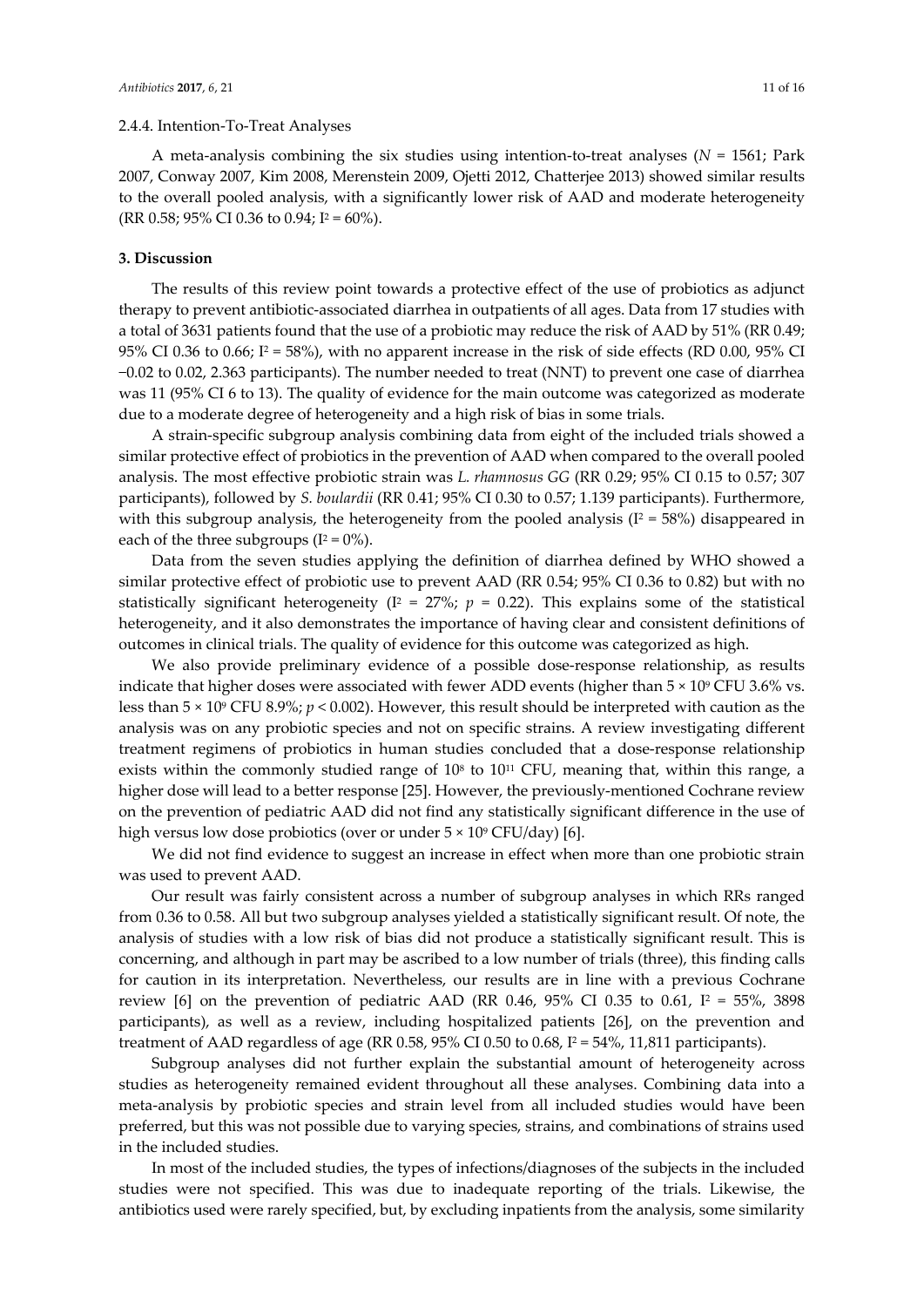regarding the diagnoses of subjects can be expected. The five most important causes of antibacterial prescribing in primary care are upper respiratory tract infection, lower respiratory tract infection, sore throat, urinary tract infection, and otitis media [27]. Outpatients being prescribed antibiotics are likely to experience less severe and relatively common types of infections than inpatients because the latter requires hospitalization. Also, outpatients were not exposed to intravenous antibiotics. The decision to include only outpatients was made in order to lower the degree of heterogeneity and to have a patient group that more closely represents primary care patients.

Probiotics can be found in the form of yoghurt, tablets, and capsules, e.g., in dietary supplements and as non-prescription drugs from pharmacies. This makes the use of probiotics an easily available and relatively simple method of AAD prophylaxis. Furthermore, the ingestion of probiotics seems safe, and our meta-analysis found no increased risk of adverse events, including serious adverse events. This result is in line with a previous review on the safety of probiotics [28]. The majority of adverse events that occurred such as abdominal pain, loss of appetite, nausea, headache and flu-like symptoms were most likely due to antibiotic side effects or were symptoms from the underlying infection.

# **4. Materials and Methods**

## *4.1. Criteria for Selecting Studies for This Review*

# 4.1.1. Types of Studies

All randomized controlled trials in which probiotics were given to prevent antibiotic-associated diarrhea and in which the use of probiotics was compared to either a placebo or an active alternative prophylaxis or in which no treatment were considered for inclusion. Trials were also included if probiotics were given together with antibiotics in *H. pylori* eradication, if the incidence of AAD was reported. Trials testing probiotics for the treatment of diarrhea were not included.

### 4.1.2. Types of Participants

Studies with outpatients of all ages being administered antibiotic therapy for any indication were considered for inclusion. An outpatient can be defined as "a person who goes to a health-care facility for a consultation, and who leaves the facility within three hours of the start of consultation. An outpatient is not formally admitted to the facility" [29]. Trials with *H. pylori* eradication therapy for otherwise healthy adults were also included, and the subjects were assumed to be outpatients (if not directly stated as inpatients) due to the nature of the trials because this kind of treatment is normally done in an ambulatory setting.

Trials with inpatients were not included in this review because this patient group *a priori* was different with regard to the severity of their illness, the presence of comorbidity, and equally more comprehensive treatment (e.g., administration of broad-spectrum antibiotics given intravenously to an inpatient vs. narrow-spectrum antibiotics taken orally by an outpatient).

#### 4.1.3. Types of Interventions

#### Intervention:

The administration of an identified probiotic agent of any specified strain or dose, regardless of the administration form (e.g., yoghurt, capsules, tablets, etc.).

# Control:

Administration of placebo or an active comparator or no treatment.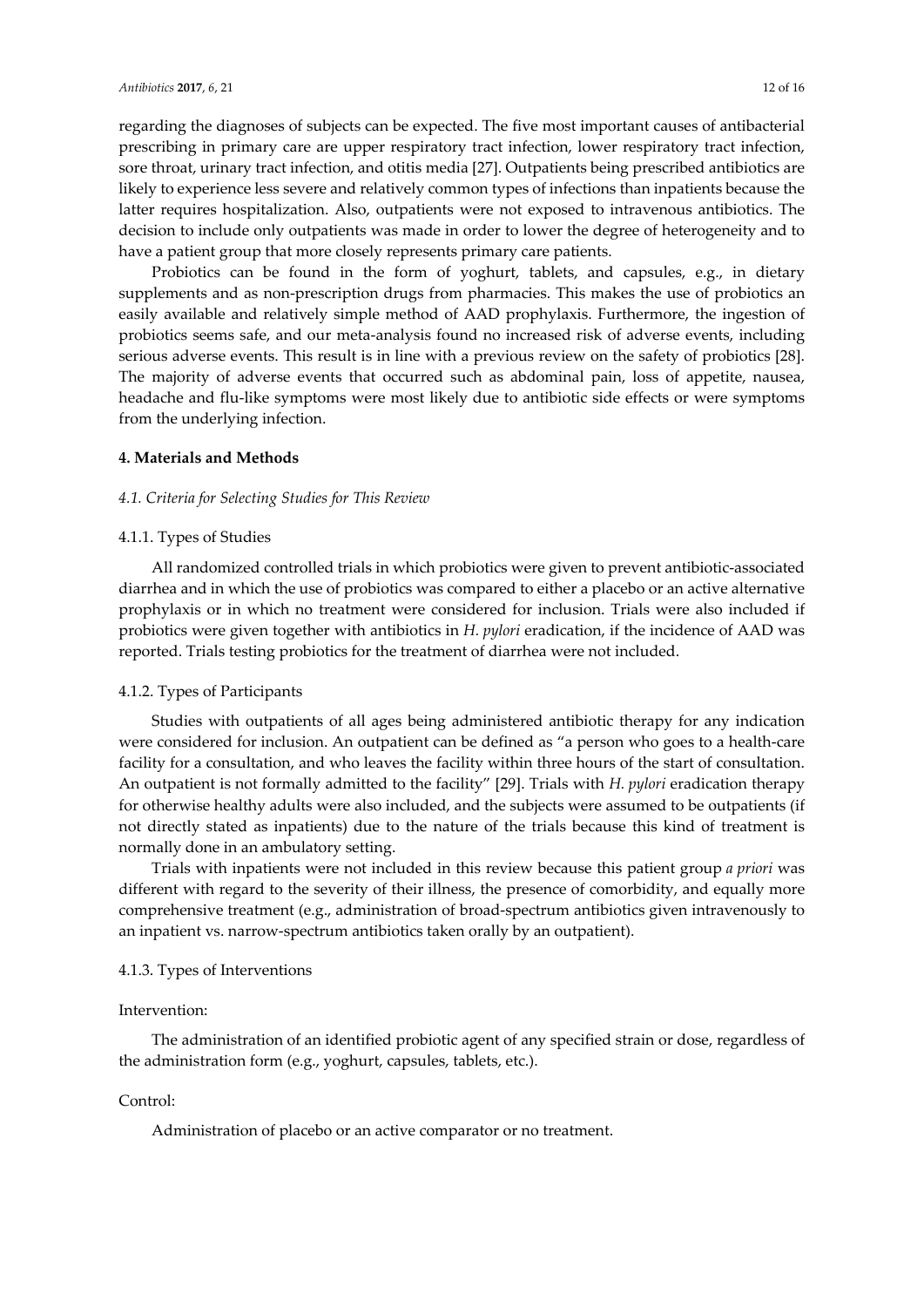# 4.1.4. Types of Outcome Measures

## Primary outcome:

• Incidence of antibiotic-associated diarrhea (AAD)

This analysis used the original study's definition of diarrhea. An overall pooled meta-analysis, as well as a strain-specific subgroup analysis, was conducted.

## Secondary outcomes:

• Incidence of AAD using the criteria defined by WHO:

This analysis used the definition of diarrhea authored by WHO. Diarrhea is defined as "the passage of three or more loose or liquid stools per day (or more frequent passage than is normal for the individual)" [24]. Antibiotic-associated diarrhea was considered in cases of a subject having diarrhea in relation to their treatment with antibiotics. A specific time factor in this regard was not considered.

- Mean duration of diarrhea (MDD) in days
- Number and types of adverse events

## *4.2. Search Methods for Identification of Studies*

On the 20th of July 2017 a search was conducted of the MEDLINE/PubMed database to identify relevant RCTs. Combinations of the keywords "probiotics", "prevention", "antibiotics", and "diarrhea" were used.

The exact search terms for PubMed can be seen in Supplementary Materials File S10.

## *4.3. Data Collection and Analysis*

# 4.3.1. Study Selection

Two independent investigators screened all the titles and abstracts from the search results and retrieved the relevant articles. The articles were then assessed for inclusion according to the selection criteria defined previously.

## 4.3.2. Data Extraction and Management

Data extraction and management was conducted by two independent investigators. The following data were extracted from each study: author, year of publication, patient characteristics (age group and mean age), country, study setting, diagnosis, antibiotic(s) administered, probiotic(s) used, comparator, outcome measures (incidence of diarrhea, mean duration of diarrhea, number and type of adverse events), the study's definition of diarrhea, the number of patients allocated to each group, the presence/absence of intention-to-treat analysis, and the number of participants lost to follow-up or withdrawn from the study (including the reasons for this).

## 4.3.3. Quality Assessments

Methodological quality assessment using the Cochrane Collaboration's tool for assessing risk of bias [30] was also done by two independent investigators. Each of the included studies were evaluated for sequence generation, allocation concealment, blinding of participants and personnel, blinding of outcome assessment, incomplete outcome data, selective outcome reporting, and other sources of bias. The risk of bias was visualized in a risk of bias summary and a risk of bias graph.

The overall quality of the evidence supporting the main outcome (incidence of AAD) and the secondary outcomes (incidence of AAD using the criteria defined by WHO; adverse events) was evaluated using "the Grading of Recommendations, Assessment, Development and Evaluations" (GRADE) criteria [31]. RCTs are by default regarded as high quality evidence but may be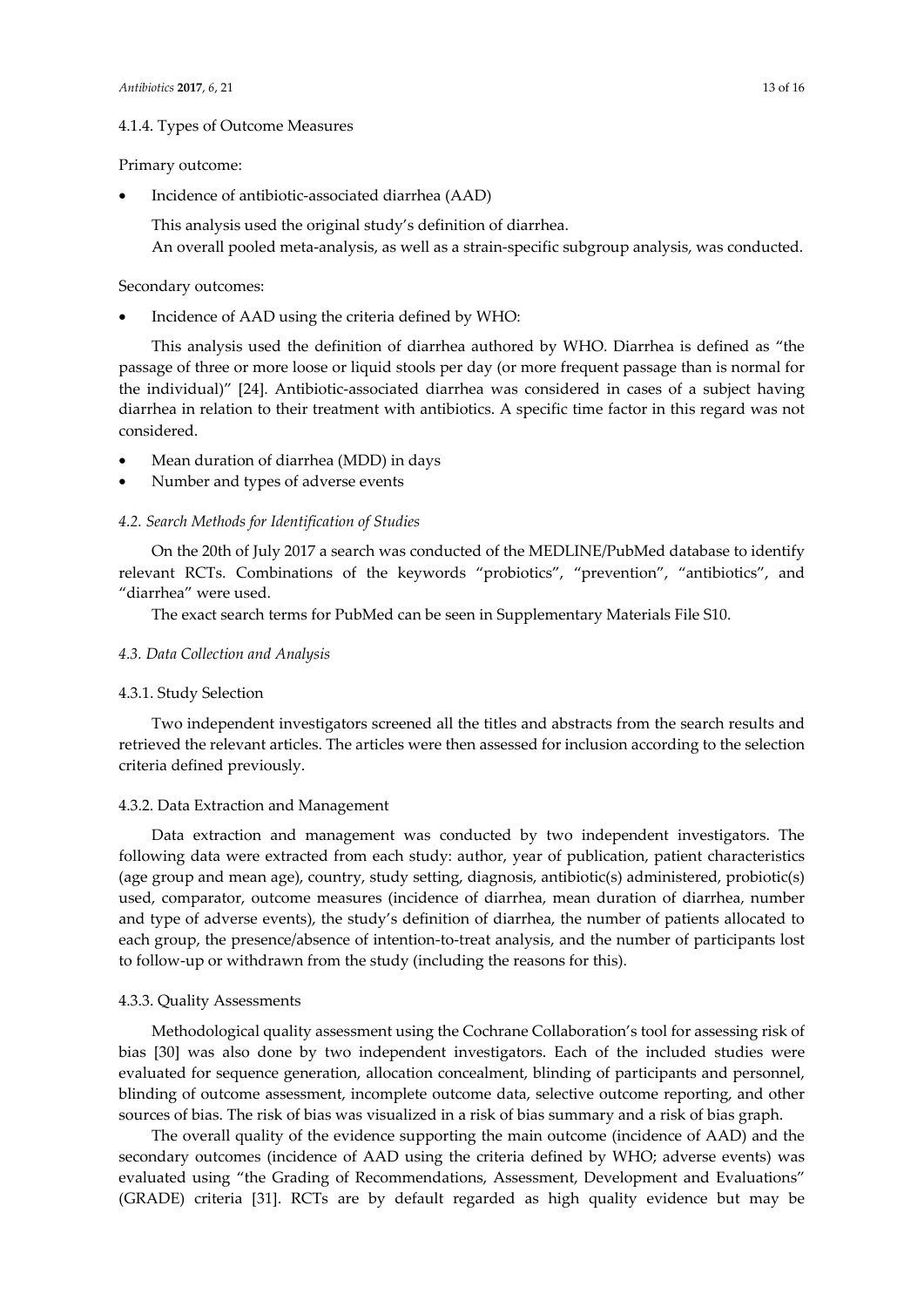downgraded on the basis of five categories of limitations: (1) risk of bias; (2) inconsistency; (3) indirectness; (4) imprecision; and (5) publication bias. The quality of evidence can be categorized as either high (we are very confident that the true effect lies close to the estimated effect); moderate (we are moderately confident in the effect estimate; the true effect is likely to be close to the estimated effect, but there is a possibility that new evidence will affect the estimated effect size); low (our confidence in the effect estimate is limited; new evidence may be substantially different from the estimated effect); very low (we have very little confidence in the effect estimate; the true effect is likely to be substantially different from the estimated effect). The data were entered into GRADEpro GDT [32] for analysis of the quality of evidence.

# 4.3.4. Statistical Analysis

Dichotomous data (antibiotic-associated diarrhea vs. no diarrhea and adverse events vs. no adverse events) were combined in a random-effects meta-analysis using a pooled risk ratio (RR) or risk difference (RD) along with the corresponding 95% confidence interval (95% CI). All models were weighted based on study size. The number needed to treat (NNT) was calculated for the main outcome. The data were entered into Review Manager 5.3 [33] for statistical analysis.

A high degree of heterogeneity was expected because of the broad inclusion criteria (e.g., differences in types of participants, interventions, and definitions of AAD), and this was investigated using the  $I^2$  statistic, wherein a value of  $>50\%$  may represent substantial heterogeneity [34]. To explore possible explanations for heterogeneity, prespecified subgroup analyses were conducted on (1) the WHO definition of diarrhea; (2) age groups; (3) studies with *H. pylori* eradication; (4) probiotic genus; (5) low risk of bias; and (6) intention-to-treat analyses.

To evaluate the potential for publication bias, a funnel plot was applied for the efficacy outcome (incidence of AAD).

# **5. Conclusions**

Using probiotics for the prevention of antibiotic-associated diarrhea reduces the risk of AAD by 51% (RR 0.49; 95% CI 0.36 to 0.67) with a moderate quality of evidence according to GRADE. This result was confirmed in analyses of specific strains, namely *Lactobacillus rhamnosus GG* and *Saccharomyces boulardii*. Furthermore, we found preliminary evidence to suggest a dose-response relationship.

The use of probiotics appears safe. However, our study still suggests that caution be applied prior to widespread introduction of probiotic treatment for AAD as only 18% of the included studies had a low risk of bias, and these studies did not find a statistical significant reduction in the prevention of AAD.

Limitations to the findings include the paucity of data on probiotic strain level, and future studies on probiotics to prevent AAD should focus on identifying the most effective agent(s) preferable in head-to-head comparisons and follow a stringent approach to definitions of outcomes, as well as clinical scenarios, prior to the widespread recommendation of probiotics as adjunct therapy to antibiotics. Also, more data are needed to determine the safety of probiotics, and trials should define potential adverse events in advance.

**Supplementary Materials:** The following are available online at www.mdpi.com/link, File S1: Study flow diagram, File S2: Characteristics of included studies (RevMan), File S3: Forest plot of the overall pooled analysis, File S4: GRADE analyses, File S5: Dose response, File S6: Age groups, File S7: Trials with *H. pylori* eradication therapy, File S8: Low risk of bias, File S9: Intention-to-treat analyses, File S10: Search strategy.

**Acknowledgments:** The authors received no funding.

**Author Contributions:** S.B. and R.A. conceived and designed the study. S.B. and D.M.A. performed the search and data extraction. All authors analyzed the data. S.B. wrote the first draft of the paper.

**Conflicts of Interest:** The authors declare no conflicts of interest.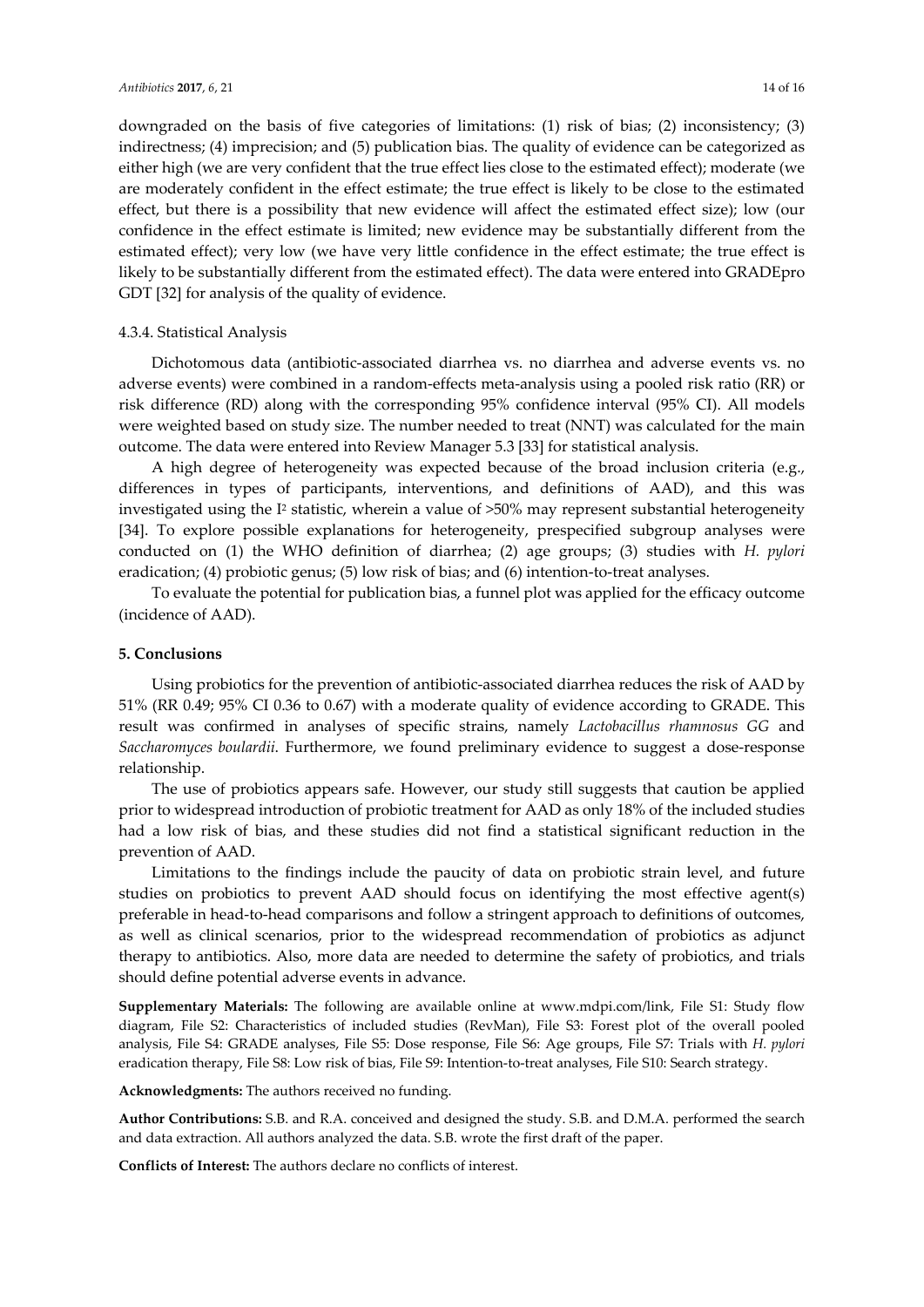# **References**

- 1. McFarland, L.V. Epidemiology, risk factors and treatments for antibiotic-associated diarrhea. *Dig. Dis. (Basel Switz.)* **1998**, *16*, 292–307.
- 2. Wistrom, J.; Norrby, S.R.; Myhre, E.B.; Eriksson, S.; Granstrom, G.; Lagergren, L.; Englund, G.; Nord, C.E.; Svenungsson, B. Frequency of antibiotic-associated diarrhoea in 2462 antibiotic-treated hospitalized patients: A prospective study. *J. Antimicrob. Chemother.* **2001**, *47*, 43–50.
- 3. Goossens, H.; Ferech, M.; Vander Stichele, R.; Elseviers, M. Outpatient antibiotic use in Europe and association with resistance: A cross-national database study. *Lancet (Lond. Engl.)* **2005**, *365*, 579–587.
- 4. Food and Agriculture Organization of the United Nation/World Health Organization. *Report of a Joint FAO/WHO Working Group on Drafting Guidelines for the Evaluation of Probiotics in Food*; FAO/WHO: London, ON, Canada, 2002.
- 5. Rolfe, R.D. The role of probiotic cultures in the control of gastrointestinal health. *J. Nutr.* **2000**, *130*, 396s– 402s.
- 6. Goldenberg, J.Z.; Lytvyn, L.; Steurich, J.; Parkin, P.; Mahant, S.; Johnston, B.C. Probiotics for the prevention of pediatric antibiotic-associated diarrhea. *Cochrane Database Syst. Rev.* **2015**, Cd004827, doi:10.1002/14651858.CD004827.
- 7. Tankanow, R.M.; Ross, M.B.; Ertel, I.J.; Dickinson, D.G.; McCormick, L.S.; Garfinkel, J.F. A double-blind, placebo-controlled study of the efficacy of Lactinex in the prophylaxis of amoxicillin-induced diarrhea. *DICP* **1990**, *24*, 382–384.
- 8. Vanderhoof, J.A.; Whitney, D.B.; Antonson, D.L.; Hanner, T.L.; Lupo, J.V.; Young, R.J. Lactobacillus GG in the prevention of antibiotic-associated diarrhea in children. *J. Pediatr.* **1999**, *135*, 564–568.
- 9. Arvola, T.; Laiho, K.; Torkkeli, S.; Mykkanen, H.; Salminen, S.; Maunula, L.; Isolauri, E. Prophylactic Lactobacillus GG reduces antibiotic-associated diarrhea in children with respiratory infections: A randomized study. *Pediatrics* **1999**, *104*, e64, doi:10.1542/peds.104.5.e64.
- 10. Erdeve, O.; Tiras, U.; Dallar, Y. The probiotic effect of Saccharomyces boulardii in a pediatric age group. *J. Trop. Pediatr.* **2004**, *50*, 234–236.
- 11. Duman, D.G.; Bor, S.; Ozutemiz, O.; Sahin, T.; Oguz, D.; Istan, F.; Vural, T.; Sandkci, M.; Işksal, F.; Simşek, I.; et al. Efficacy and safety of Saccharomyces boulardii in prevention of antibiotic-associated diarrhoea due to Helicobacterpylori eradication. *Eur. J. Gastroenterol. Hepatol.* **2005**, *17*, 1357–1361.
- 12. Park, S.K.; Park, D.I.; Choi, J.S.; Kang, M.S.; Park, J.H.; Kim, H.J.; Cho, Y.K.; Sohn, C.I.; Jeon, W.K.; Kim, B.I. The effect of probiotics on Helicobacter pylori eradication. *Hepatogastroenterology* **2007**, *54*, 2032–2036.
- 13. Cindoruk, M.; Erkan, G.; Karakan, T.; Dursun, A.; Unal, S. Efficacy and safety of Saccharomyces boulardii in the 14-day triple anti-Helicobacter pylori therapy: A prospective randomized placebo-controlled double-blind study. *Helicobacter* **2007**, *12*, 309–316.
- 14. Conway, S.; Hart, A.; Clark, A.; Harvey, I. Does eating yogurt prevent antibiotic-associated diarrhoea? A placebo-controlled randomised controlled trial in general practice. *Br. J. Gen. Pract.* **2007**, *57*, 953–959.
- 15. Imase, K.; Takahashi, M.; Tanaka, A.; Tokunaga, K.; Sugano, H.; Tanaka, M.; Ishida, H.; Kamiya, S.; Takahashi, S. Efficacy of Clostridium butyricum preparation concomitantly with Helicobacter pylori eradication therapy in relation to changes in the intestinal microbiota. *Microbiol. Immunol.* **2008**, *52*, 156– 161.
- 16. Kim, M.N.; Kim, N.; Lee, S.H.; Park, Y.S.; Hwang, J.H.; Kim, J.W.; Jeong, S.H.; Lee, D.H.; Kim, J.S.; Jung, H.C.; et al. The effects of probiotics on PPI-triple therapy for Helicobacter pylori eradication. *Helicobacter* **2008**, *13*, 261–268.
- 17. Merenstein, D.J.; Foster, J.; D'Amico, F. A randomized clinical trial measuring the influence of kefir on antibiotic-associated diarrhea: The measuring the influence of Kefir (MILK) Study. *Arch. Pediatr. Adolesc. Med.* **2009**, *163*, 750–754.
- 18. De Vrese, M.; Kristen, H.; Rautenberg, P.; Laue, C.; Schrezenmeir, J. Probiotic lactobacilli and bifidobacteria in a fermented milk product with added fruit preparation reduce antibiotic associated diarrhea and Helicobacter pylori activity. *J. Dairy Res.* **2011**, *78*, 396–403.
- 19. Ojetti, V.; Bruno, G.; Ainora, M.E.; Gigante, G.; Rizzo, G.; Roccarina, D.; Gasbarrini, A. Impact of Lactobacillus reuteri Supplementation on Anti-Helicobacter pylori Levofloxacin-Based Second-Line Therapy. *Gastroenterol. Res. Pract.* **2012**, *2012*, 740381, doi:10.1155/2012/740381